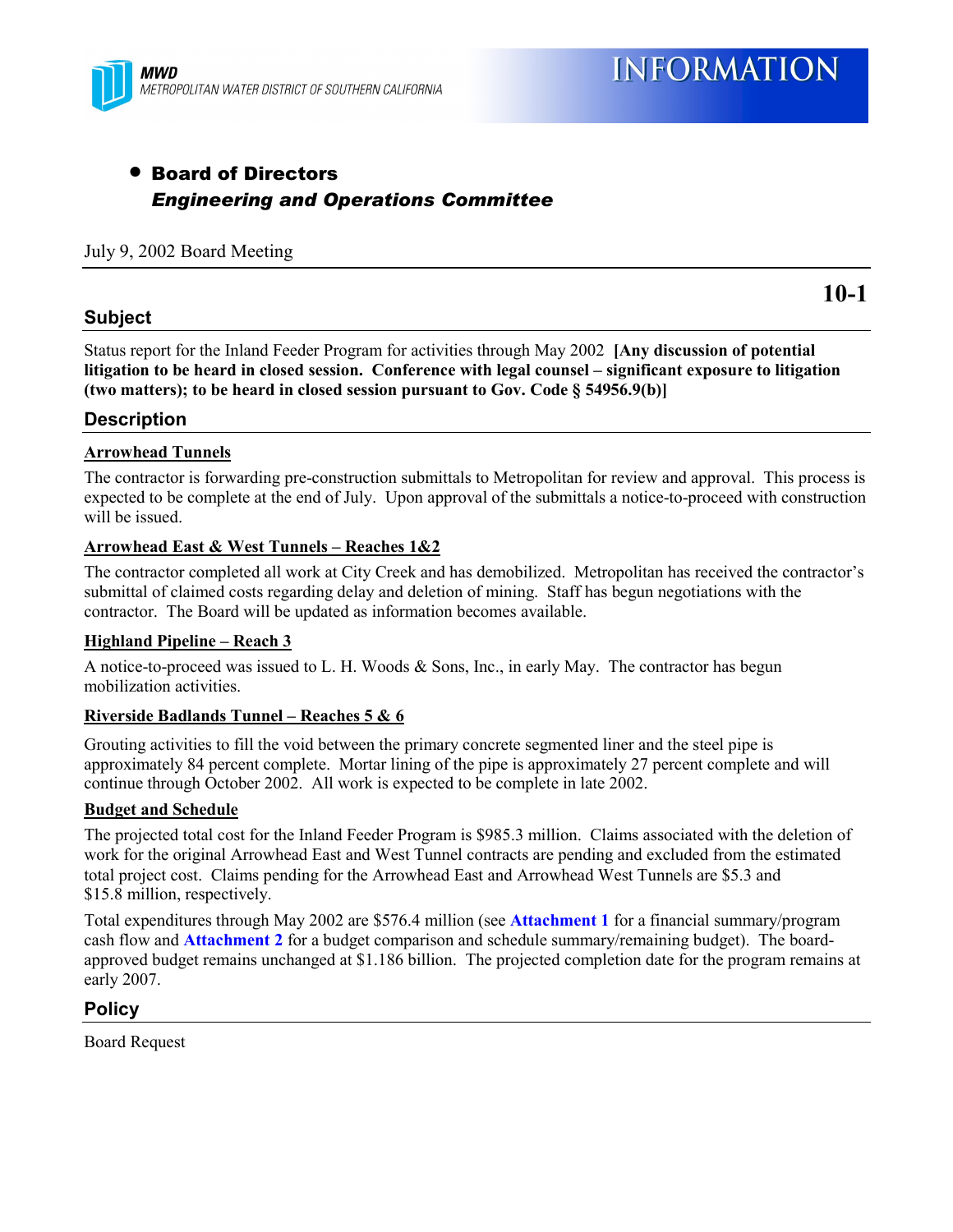## **Fiscal Impact**

Refer to **[Attachment 1](#page-2-0)** and **[Attachment 2](#page-3-0)**.

6/19/2002 *Date*

*for Roy L. Wolfe Arlene Kokuga Manager, Corporate Resources*

tit 6/19/2002 S *Ronald R. Gastelum Date*

*Chief Executive Officer*

**Attachment 1 - Financial Summary/Program Cash Flow** 

**Attachment 2 - Budget Comparison and Schedule Summary/Remaining Budget** 

BLA #1445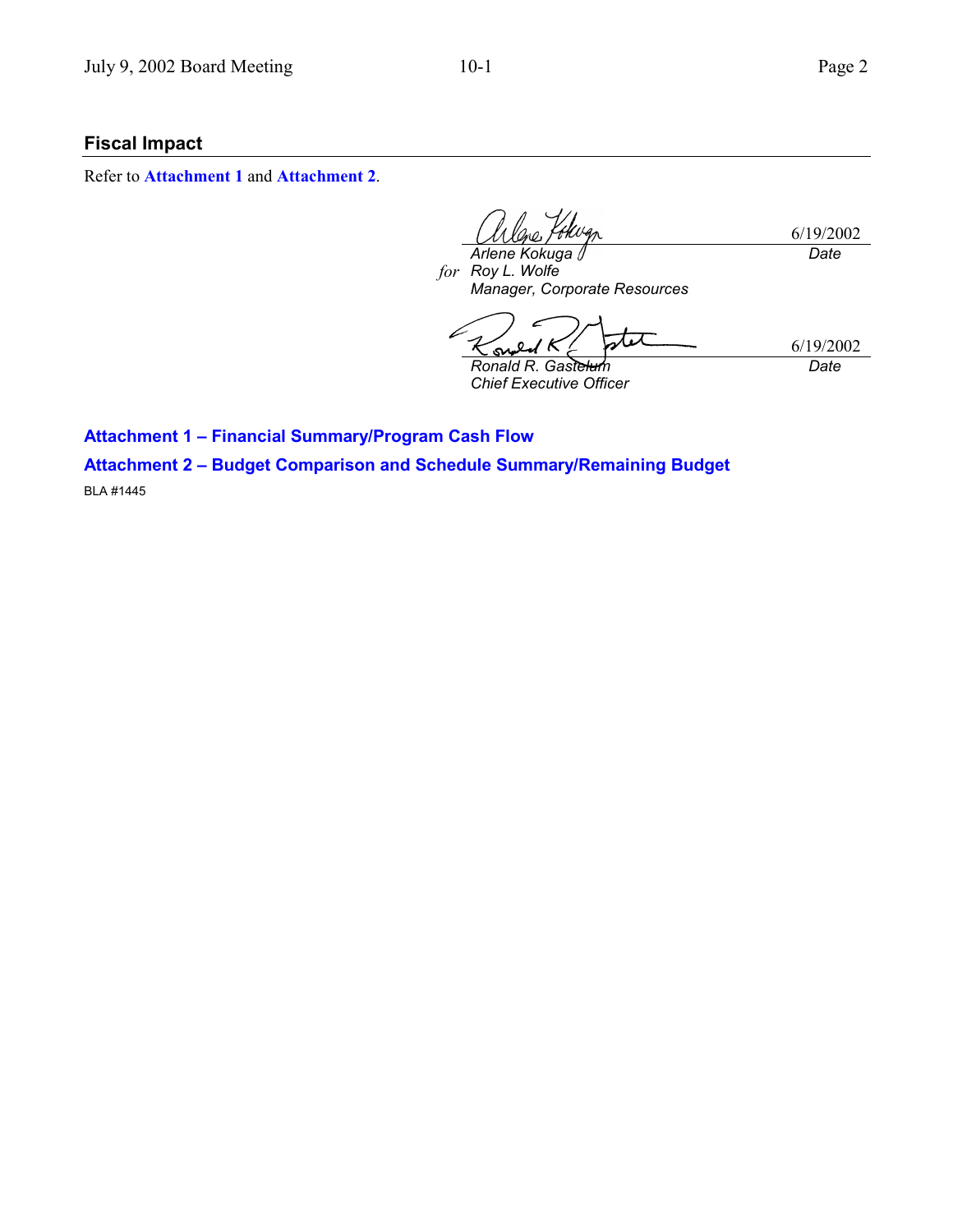<span id="page-2-0"></span>